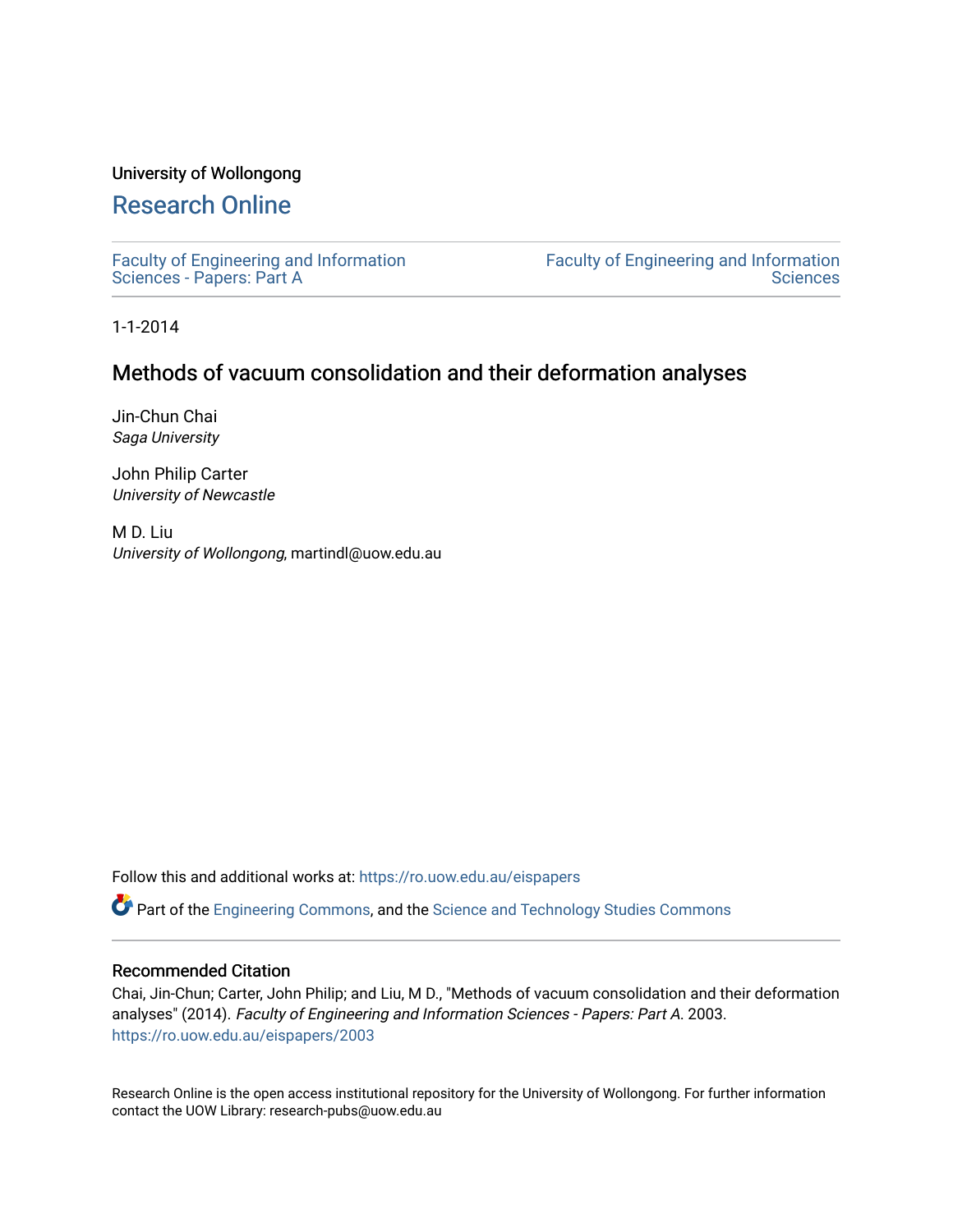# Methods of vacuum consolidation and their deformation analyses

# **Abstract**

Two methods, namely the air-tight sheet method and the vacuum-drain method (sheetless), are generally used to conduct vacuum consolidation in the field. The advantages and disadvantages of both methods and the techniques for preventing vacuum leakage through a middle sand layer in a deposit, as well as the method for maintaining vacuum pressure when large settlement occurs, have been described. Vacuum pressure is an isotropic consolidation pressure applied to a soil deposit, and the deformation induced is different from that induced by a surcharge (e.g. the weight of an embankment). Two typical case histories in Japan are presented and deformation analyses were conducted. In one case history the vacuum-drain method was used with vacuum pressure alone, and in the other a combination of embankment loading and vacuum pressure was applied employing the air-tight sheet method. It is shown that under vacuum pressure loading, the ground deformation (settlement and lateral displacement) can be calculated reliably using a method proposed previously. For the case involving a combination of vacuum pressure and embankment load, the settlements under the embankment centreline can be estimated reasonably assuming one-dimensional deformation conditions.

# Keywords

analyses, their, consolidation, vacuum, methods, deformation

# **Disciplines**

Engineering | Science and Technology Studies

## Publication Details

Chai, J., Carter, J. Philip. & Liu, M. D. (2014). Methods of vacuum consolidation and their deformation analyses. Proceedings of the ICE - Ground Improvement, 167 (1), 35-46.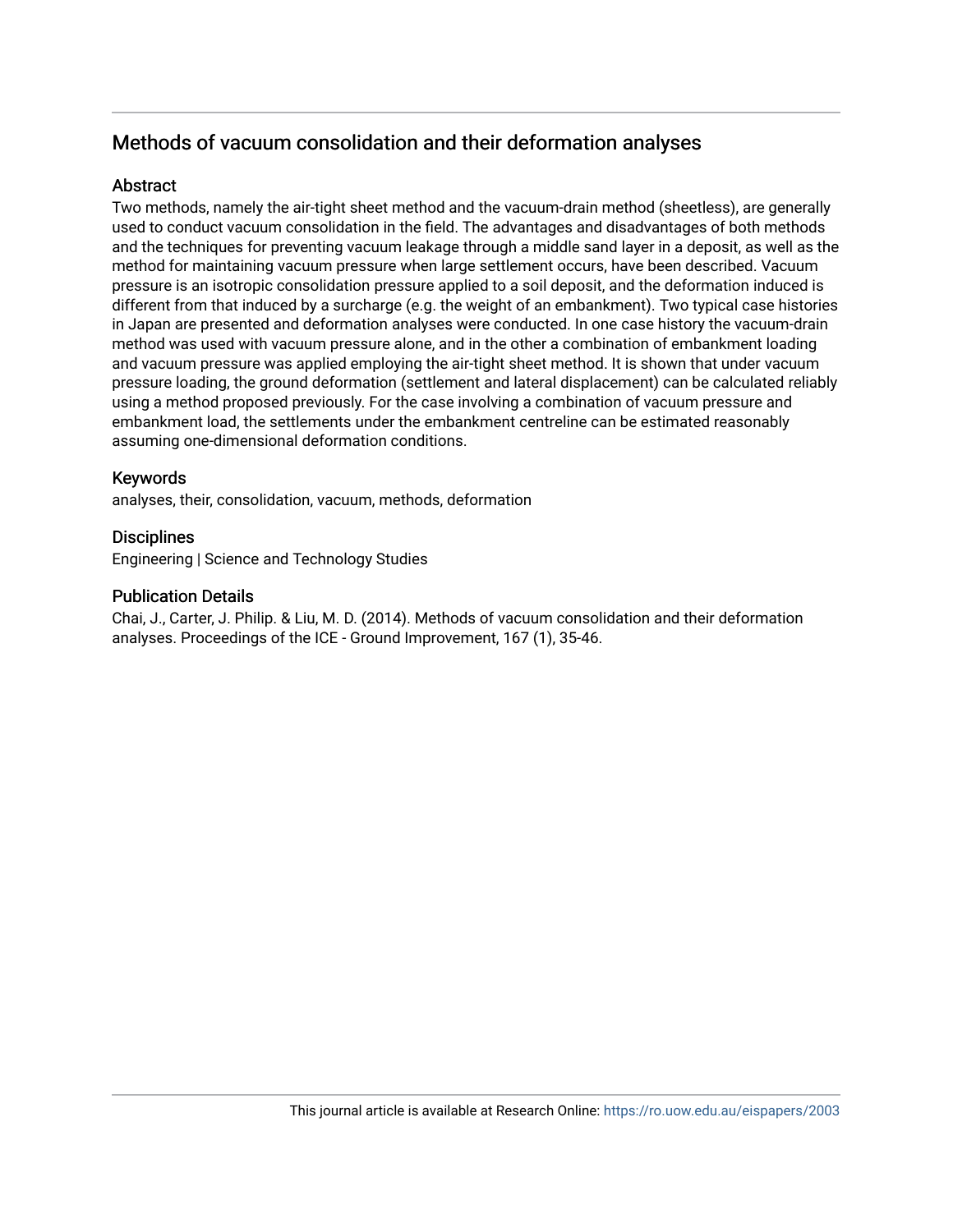# Ground Improvement

Volume 167 Issue GI1

Methods of vacuum consolidation and their deformation analyses Chai, Carter and Liu

proceedings **ICe** 

Proceedings of the Institution of Civil Engineers Ground Improvement 167 February 2014 Issue GI1 Pages 35–46 http://dx.doi.org/10.1680/grim.13.00017 Paper 1300017<br>Received 11/03/2013 Accepted 03/06/2013 Published online 20/11/2013 Keywords: embankments/field testing & monitoring/geotechnical engineering ICE Publishing: All rights reserved



publishing

# Methods of vacuum consolidation and their deformation analyses

#### **1** Jinchun Chai DEng

Professor, Saga University, Saga, Japan

**2** John P. Carter PhD

Emeritus Professor, The University of Newcastle, Newcastle, NSW, Australia







**B** Martin D. Liu PhD Senior Lecturer, The University of Wollongong, Wollongong, NSW, Australia

Two methods, namely the air-tight sheet method and the vacuum-drain method (sheetless), are generally used to conduct vacuum consolidation in the field. The advantages and disadvantages of both methods and the techniques for preventing vacuum leakage through a middle sand layer in a deposit, as well as the method for maintaining vacuum pressure when large settlement occurs, have been described. Vacuum pressure is an isotropic consolidation pressure applied to a soil deposit, and the deformation induced is different from that induced by a surcharge (e.g. the weight of an embankment). Two typical case histories in Japan are presented and deformation analyses were conducted. In one case history the vacuum-drain method was used with vacuum pressure alone, and in the other a combination of embankment loading and vacuum pressure was applied employing the air-tight sheet method. It is shown that under vacuum pressure loading, the ground deformation (settlement and lateral displacement) can be calculated reliably using a method proposed previously. For the case involving a combination of vacuum pressure and embankment load, the settlements under the embankment centreline can be estimated reasonably assuming one-dimensional deformation conditions.

#### Notation

- $C_{c}$  compression index
- $c'$  effective stress cohesion (M/LT<sup>2</sup>)
- $c_h$  coefficient of consolidation in horizontal direction (L<sup>2</sup>/T)
- $c_v$  coefficient of consolidation in vertical direction (L<sup>2</sup>/T)
- $D<sub>e</sub>$  diameter of a prefabricated vertical drain (PVD) unit cell (L)
- $d_s$  diameter of smear zone (L)
- $d_{\rm w}$  diameter of vertical drain (L)
- $e_0$  initial void ratio
- $k$  hydraulic conductivity (L/T)
- $K_0$  at-rest earth pressure coefficient
- $K_a$  active earth pressure coefficient
- $K_{a0}$  earth pressure coefficient for the zone subjected to vacuum consolidation
- $k<sub>h</sub>$  hydraulic conductivity in horizontal direction (L/T)
- $k<sub>s</sub>$  hydraulic conductivity of smear zone (L/T)
- $p_c$  maximum consolidation pressure (M/LT<sup>2</sup>)
- $p_i$  load at *i* step (M/LT<sup>2</sup>)
- $p_i$  load at *j* step (M/LT<sup>2</sup>)
- $q_w$  discharge capacity of prefabricated vertical drain  $(L^3/T^1)$
- $s<sub>u</sub>$  undrained shear strength (M/LT<sup>2</sup>)
- $t_i$  time at *i* step (T)
- $t_{i0}$  an imaginary time (T)
- $T_{j0}$  an imaginary time factor
- $U_i$  degree of consolidation at *i* step
- $U_i$  degree of consolidation at *j* step
- $\alpha$  a multiple factor (less than or equal to 1.0)
- $\alpha_{\rm min}$  minimum value of  $\alpha$  factor
- $\beta$  a parameter required to determine the earth pressure coefficient for the zone subjected to vacuum consolidation
- $\gamma_t$  total unit weight of soil (M/L<sup>2</sup>T<sup>2</sup>)
- $\Delta p_i$  load increment at *j* step (M/LT<sup>2</sup>)
- $\Delta t$  time increment (T)
- $\Delta \sigma_{v}^{\prime}$  vertical effective stress increment (M/LT<sup>2</sup>)
- $\sigma_{g}$  vertical effective stress due to the gravitational force  $(M/LT<sup>2</sup>)$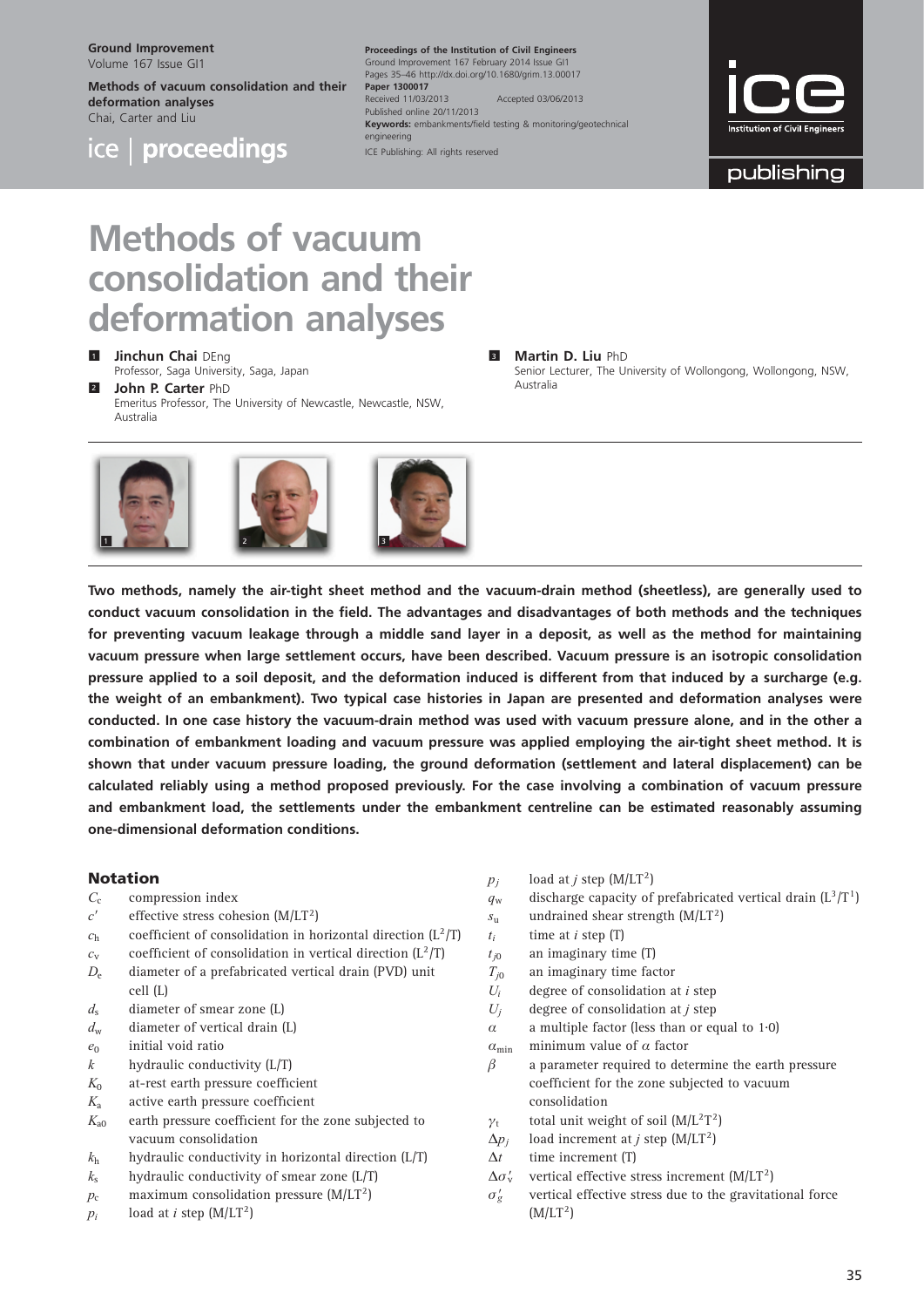<span id="page-3-0"></span> $\sigma'_{\rm v0}$  initial effective vertical stress (M/LT<sup>2</sup>)

```
\phi' Effective stress friction angle (\degree)
```
#### 1. Introduction

Preloading a soft clayey deposit using vacuum pressure or the combination of vacuum pressure and surcharge load (embankment fill) is now an effective and economic soft ground improvement method (e.g. [Bergado](#page-12-0) et al., 1998; Chai et al.[, 2008](#page-13-0); [Indraratna](#page-13-0) et al., 2011). Although the principle of vacuum consolidation was proposed as early as the 1950s ([Kjellman,](#page-13-0) [1952\)](#page-13-0), its regular use in engineering applications did not commence until much later in the 1980s. This change in usage occurred largely as a result of developments in air-sealing techniques and in available materials.

Vacuum consolidation has been used for: (a) consolidating soft clayey deposits for road, airport and harbor construction (e.g. Chai et al.[, 2008](#page-13-0); [Indraratna](#page-13-0) et al., 2011; [Tang and Shang, 2000](#page-13-0)); (b) improving under-consolidated, often reclaimed soft soil deposits (e.g. [Nakaoka](#page-13-0) et al., 2005); and (c) reducing the volume of dredged clayey soils [\(Miyakoshi](#page-13-0) et al., 2007a). In the present study the methods adopted for field vacuum consolidation and existing methods for the analysis of the ground deformations induced by vacuum consolidation, and the combination of vacuum pressure and embankment loading, are discussed and illustrated using two case histories.

#### 2. Field methods for vacuum consolidation

In practice, there are two main methods used to conduct vacuum consolidation in the field, namely the air-tight sheet method and the vacuum-drain method [\(Chai and Carter, 2011\)](#page-12-0). In order to accelerate the soil consolidation process, vacuum consolidation is normally combined with prior installation of prefabricated vertical drains (PVDs) into the ground.

#### 2.1 Air-tight sheet method

This method involves placing an air-tight sheet on the ground surface in the first instance and sealing the periphery of the sheet by embedding it in the ground. Air and water in the soil below the sheet are then sucked from the ground by a vacuum pump (Figure 1).

#### 2.2 Vacuum-drain method

This method uses a surface or subsurface clayey layer as an airsealing layer and involves application of the vacuum pressure directly to PVDs with specially made caps. This kind of PVD is usually referred to as a capped PVD or simply CPVD [\(Chai](#page-13-0) et al.[, 2008\)](#page-13-0). As illustrated schematically in Figure 2, the cap provides an interface between the rectangular-shaped PVD and the drainage hose or pipe, which is usually circular in crosssection. Each CPVD is connected to a geosynthetic pipe placed on the ground surface, which in turn is connected to a vacuum pump. This technique is usually denoted as the 'vacuum-drain method'. In practice, the thickness of the surface or subsurface sealing layer is normally about 1.0 to 2.0 m.



Figure 1. Illustration of original vacuum consolidation technique



Figure 2. Vacuum consolidation with CPVDs (after Chai [et al.](#page-13-0), [2008](#page-13-0)): (a) without a sand layer (b) with a sand layer

#### 2.3 Advantages of each method

Which of the above two methods is better? The effectiveness of all vacuum consolidation methods depends on air-tightness. There are situations in which both methods can be applied, and there are situations in which one of the methods may be more efficient and some examples are provided here.

- Consolidating a soft surface layer. For this kind of situation the air-tight sheet method may be better, as a higher value of the effective vacuum pressure in the soil is normally attainable with this method.
- $\blacksquare$  Presence of a layer with high air/water permeability at the ground surface. In this case, if the air-tight sheet method is adopted, the sheet must be embedded below this permeable layer, or an air/water cut-off wall penetrating through this layer and into the underlying lower permeability layer must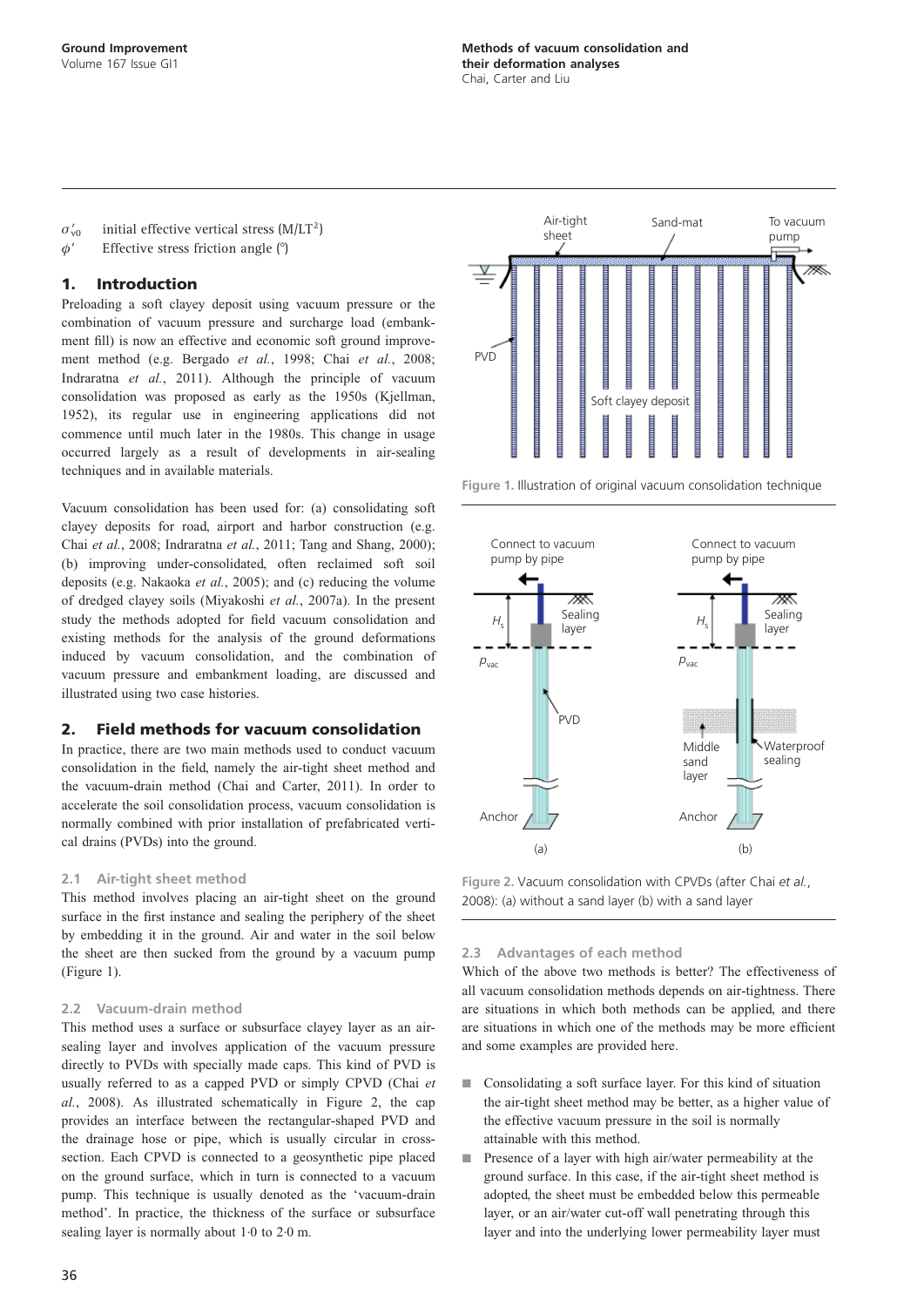be constructed around the perimeter of the preloading area. In cases where the vacuum-drain method is used, the caps of the CPVDs can be installed below the high air/water permeability layer without additional cost, and indeed the method may have a distinct advantage for these conditions.

- $\blacksquare$  Combining vacuum pressure with embankment load. In the case of the air-tight sheet method, after placing embankment fill, any damage to the sheet cannot be identified and repaired. Consequently, the effect of vacuum pressure will be reduced in cases in which the sheet has sustained damage during construction [\(Bergado](#page-12-0) et al., 1998). In such situations the vacuum-drain method will be less vulnerable to the effects of this type of damage. Furthermore, in the field, a valve is normally installed on the pipe which is connected to a row of CPVDs. If there is vacuum leakage, the leaking row can be identified easily by closing the valve of each row in turn and monitoring the change of the measured vacuum pressures. Once identified, the valve of the leaking row can be closed permanently and the remaining rows can still work effectively.
- Consolidating a soft clayey deposit under water. There are situations in which a soft soil layer lying entirely beneath the water table needs to be consolidated by applying vacuum pressure [\(Miyakoshi](#page-13-0) et al., 2007a). Usually it is not convenient to place an air-tight sheet below the water level; hence in this situation the vacuum-drain method is preferable.

#### 2.4 Preventing vacuum loss through an intermediate sand layer

There are cases in which sandy layer(s) may be sandwiched within a soft clay deposit. If a vacuum pressure is applied to this kind of deposit, it may be transmitted by way of the sand layer to surrounding areas for which this type of ground treatment was unintended. This phenomenon will not only reduce the effectiveness of the vacuum consolidation in the area of intended treatment, but it could also result in unintended damage to

infrastructure in the area nearby. To avoid vacuum pressure loss through an intermediate sand layer, a sealing sheet should be placed over the filter of that section of PVD passing through the sandy layer. This sealing sheet is usually attached to the filter using some appropriate glue [\(Figure 2\(b\)](#page-3-0)).

To use the technique shown in [Figure 2\(b\)](#page-3-0) effectively, an intelligent construction system is also needed. One method that has been successfully employed involves placing a piezocone on the tip of the mandrel used to install the CPVDs ([Nomura](#page-13-0) et al., [2007\)](#page-13-0). The piezocone readings obtained during any given CPVD installation can then be used to infer the locations of any sealing sheets that might be required on the adjacent CPVDs subsequently installed.

#### 2.5 Maintaining vacuum pressure for cases of large settlement

In general, in situations in which large settlements occur, it is reasonable to expect that if the vacuum pump is located and maintained at the elevation of the original ground surface, the magnitude of the vacuum pressure applied to the area of improvement will reduce. Figure 3(a) illustrates the case of the combination of an embankment loading and a vacuum pressure. Theoretically, if the settlement is more than 10 m, effectively no vacuum pressure can be applied to the ground. However, if the vacuum pump is also permitted to settle (Figure  $3(b)$ ), the reduction of the vacuum pressure due to larger settlement can be avoided. The layout depicted in Figure 3(b) for the air-tight sheet method has been named the air–water separation system ([Imai, 2005\)](#page-13-0). The general advantage of this type of system is that by pumping out the air from a pump on the original ground surface, a smaller capacity pump (embedded under the sealing sheet) can serve the purpose of pumping out the water and maintaining a higher vacuum pressure under the sheet. As a result, the efficiency of the pumping system can be increased.



Figure 3. Illustration of air–water separation system and its advantages: (a) pump out air and water together; (b) pump out air and water separately; (c) vacuum pressure distribution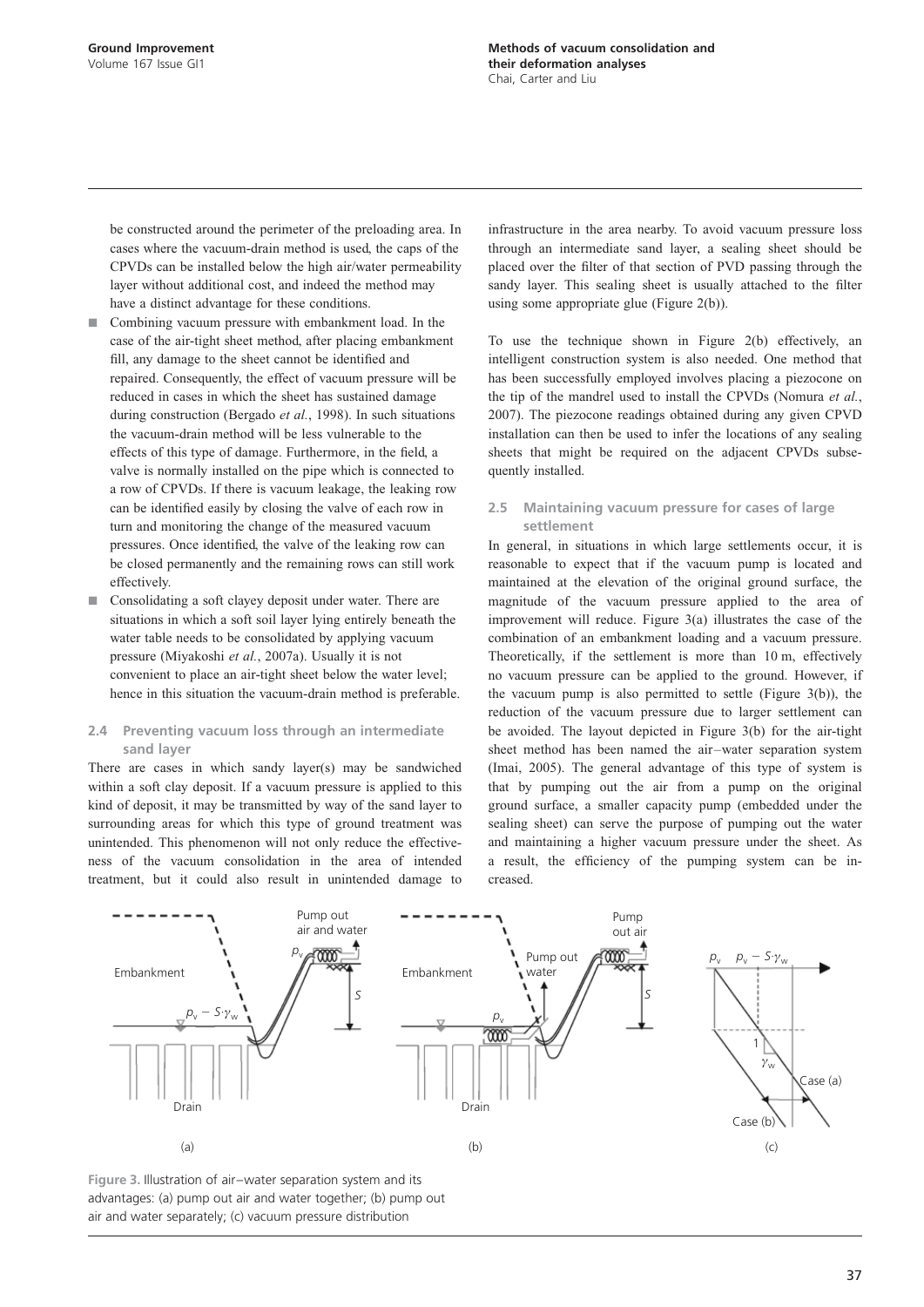#### <span id="page-5-0"></span>3. Deformation analysis

In principle, finite-element analysis can predict the ground deformations induced by a vacuum pressure and/or the combination of a vacuum pressure and a surcharge load. However, the accuracy of these predictions depends on the constitutive models used to represent the stress–strain behaviour of the soils in question. In many practical cases, there is often not enough information to reliably define the parameter values of sophisticated soil models. Two practical easy-to-use methods have been proposed for calculating the settlement and lateral displacement of a soil deposit induced by vacuum pressure (Chai et al.[, 2005](#page-12-0); [Imai, 2005](#page-13-0)). Imai's method is based on elasticity theory, and the method proposed by Chai et al. considers the elasto-plastic deformation behaviour of a deposit, and as such is considered more relevant for clay soils.

Vacuum pressure is an isotropic consolidation stress increment. For a normally consolidated clayey soil the deformation resulting from the application of a vacuum will be elasto-plastic, and for the plastic component of that deformation the directions and the magnitudes of deformation are directly related to the directions and the magnitudes of the initial effective stresses that exist in the soil mass. This implies that even under an isotropic consolidation stress increment the soil may not deform isotropically; that is, the principal strain increments may not be equal in magnitude.

However, deformation induced by a vacuum pressure is different from that induced by a surcharge load. A vacuum pressure will induce settlement, and at the same time has a tendency to induce inward lateral displacement of the ground. Consequently, for vacuum consolidation, if inward lateral displacement occurs, the settlement induced by a vacuum pressure will normally be less than that induced by a surcharge load of the same magnitude. Chai [et al.](#page-12-0) [\(2005\)](#page-12-0) proposed that the settlement induced by a vacuum pressure may be calculated as the value of the settlement predicted by onedimensional consolidation theory multiplied by a factor,  $\alpha$ , which is a function of initial effective stress condition in a soil mass and a (constant) parameter,  $\alpha_{\min}$ , which is equal to or less than unity. Recognising the possibility of non-isotropic deformation in a normally consolidated deposit, Chai *et al.* proposed that  $\alpha_{\min} = 0.8$ for triaxial deformation conditions (i.e. in practice an improvement area that is either circular or square in plan) and 0. 85 for plane strain conditions (i.e. a strip improved area). However, it should be noted that if the response of the soil is isotropic then the values of  $a_{\text{min}}$ would be 0. 33 for triaxial conditions and 0. 5 for plane strain conditions.

For an under-consolidated deposit subjected to a vacuum pressure there will be a tendency for the resulting deformation to be closer to isotropic (Chai et al.[, 2008, 2010\)](#page-13-0). In addition, it is considered that when applying a vacuum pressure to a soil mass in a slurry state, the soil will deform in a manner close to isotropic. Based on these observations, it can be easily reasoned that for an underconsolidated deposit, the value of  $\alpha_{\min}$  should be between the values for the normally consolidated state and the isotropic deformation state. In this study a simple variation of  $\alpha_{\min}$  with

vertical effective stress is proposed. Designating the initial vertical effective stress in an under-consolidated deposit as  $\sigma'_{v0}$ , and the vertical effective stress due to the gravitational force (corresponding to a normally consolidated state) as  $\sigma'_{vg}$ , the value of  $\alpha_{min}$  for an under-consolidated deposit can be calculated as follows

1.  $\alpha_{\text{min}} = 0.33 + 0.47 \cdot \sigma_{\text{v0}}' / \sigma_{\text{vg}}'$  (triaxial condition)

2.  $\alpha_{\text{min}} = 0.5 + 0.35 \cdot \sigma_{\text{v0}}' / \sigma_{\text{vg}}'$  (plane strain condition)

#### 4. Vacuum consolidation at Tokyo Bay

4.1 Site history, analytical model and soil parameters Two field test sections (A and B) were constructed with the vacuum-drain method in Tokyo Bay, Japan, in order to consolidate the soft clayey deposit located at the sea bed as well as the overlying dredged clayey silt layers [\(Miyakoshi](#page-13-0) et al., 2007a, [2007b](#page-13-0)). Section A had an area of 60 m  $\times$  60 m and section B an area of  $61.2 \text{ m} \times 61.2 \text{ m}$ , and the two sections were almost adjoining, as shown in Figure 4. The soil profile at this site



Figure 4. Plan view of test sections and key instrumentation points (after Chai et al.[, 2010\)](#page-13-0)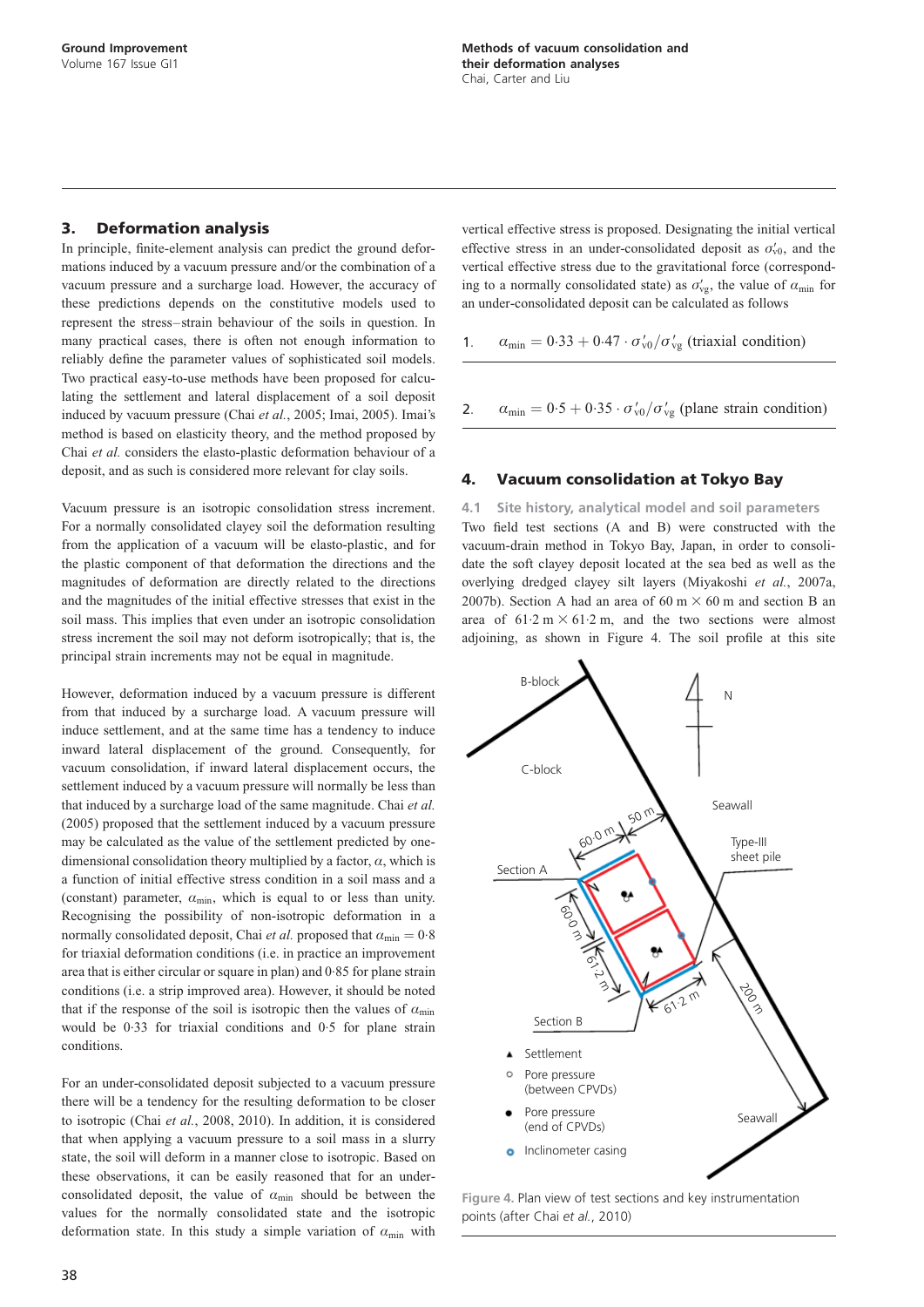consists of a reclaimed clayey silt layer about 12 m thick. Below it is a natural clayey deposit about 29 m thick, which in turn is underlain by a sand layer. The majority of the reclamation was carried out between 2003 and 2005 with a rate of filling of about 3.5 m/year. The total unit weight  $(\gamma_t)$ , the compression index  $(C_c)$ and the maximum consolidation pressure  $(p<sub>c</sub>)$  of the deposits before vacuum consolidation are shown in Figure 5. It can be seen that the reclaimed silty layer was close to being normally consolidated but the original clayey deposit was initially in an under-consolidated state with an unconsolidated stress of about 40 kPa (as illustrated in Figure 5).

The CPVDs used at this site had a cross-sectional area of 150 mm by 3 mm. At section A, the CPVDs had a spacing of 2.0 m, whereas at section B it was 1.8 m, and in both cases the CPVDs were installed on a square grid pattern. For both sections, the CPVDs were installed to a depth of 30 m from the ground surface, and the sealing surface layer had a thickness of about 1.0 m. The field installation of CPVDs started at the beginning of January 2006 for section A, and at the beginning of February 2006 for section B, and for the both sections the duration of the installation process was about 1 month. The durations between the end of CPVD installation and just prior to application of the vacuum pressure were about 5 and 4 months for section A and section B, respectively. Considering half of the period of the CPVD installation as consolidation time, the

partial self-weight consolidation periods before application of the vacuum pressure were estimated to be about 165 d and 135 d for section A and section B, respectively. From 30 June 2006, a vacuum pressure of  $-80$  to  $-90$  kPa, as measured at the vacuum pump location, was applied and maintained for 204 d. Surface and subsurface settlement gauges, excess pore water pressure gauges, as well as inclinometer casings were installed to monitor the ground response. The key instrumentation points are indicated in [Figure 4.](#page-5-0)

This case was analysed by Chai et al. [\(2010\)](#page-13-0) using the method proposed by Chai et al. [\(2005](#page-12-0)) with constant values of  $\alpha_{\min}$ . It has been re-analysed in this study using  $a_{\min}$  values calculated by [Equations 1](#page-5-0) and [2.](#page-5-0) The model adopted in the consolidation analysis and the values of the soil parameters estimated or assumed for each layer are shown in [Figure 6](#page-7-0). With the vacuumdrain method a vacuum pressure is applied to each CPVD and, for conditions of two-way drainage, the distribution of the vacuum pressure in the ground is approximated by the method proposed by Chai et al. [\(2010\)](#page-13-0). The degrees of consolidation of the surface and the bottom layers without PVDs were calculated by the method proposed by Ong et al. [\(2012\)](#page-13-0). The parameters relating to PVD consolidation are: the diameter of the PVDs,  $d_{\rm w} = 75$  mm; the diameter of the smear zone,  $d_{\rm s} = 0.3$  m; the discharge capacity of the PVD,  $q_w = 1.37 \text{ m}^3/\text{day}$  (500 m<sup>3</sup>/year); and the hydraulic conductivity ratio,  $k_h/k_s = 2$  ( $k_h$  and  $k_s$  are



Figure 5. Properties  $\gamma_t$ , C<sub>c</sub> and  $p_c$  of the Tokyo Bay deposit (measured data from [Miyakoshi](#page-13-0) et al., 2007b – after Chai [et al.](#page-13-0), [2010](#page-13-0))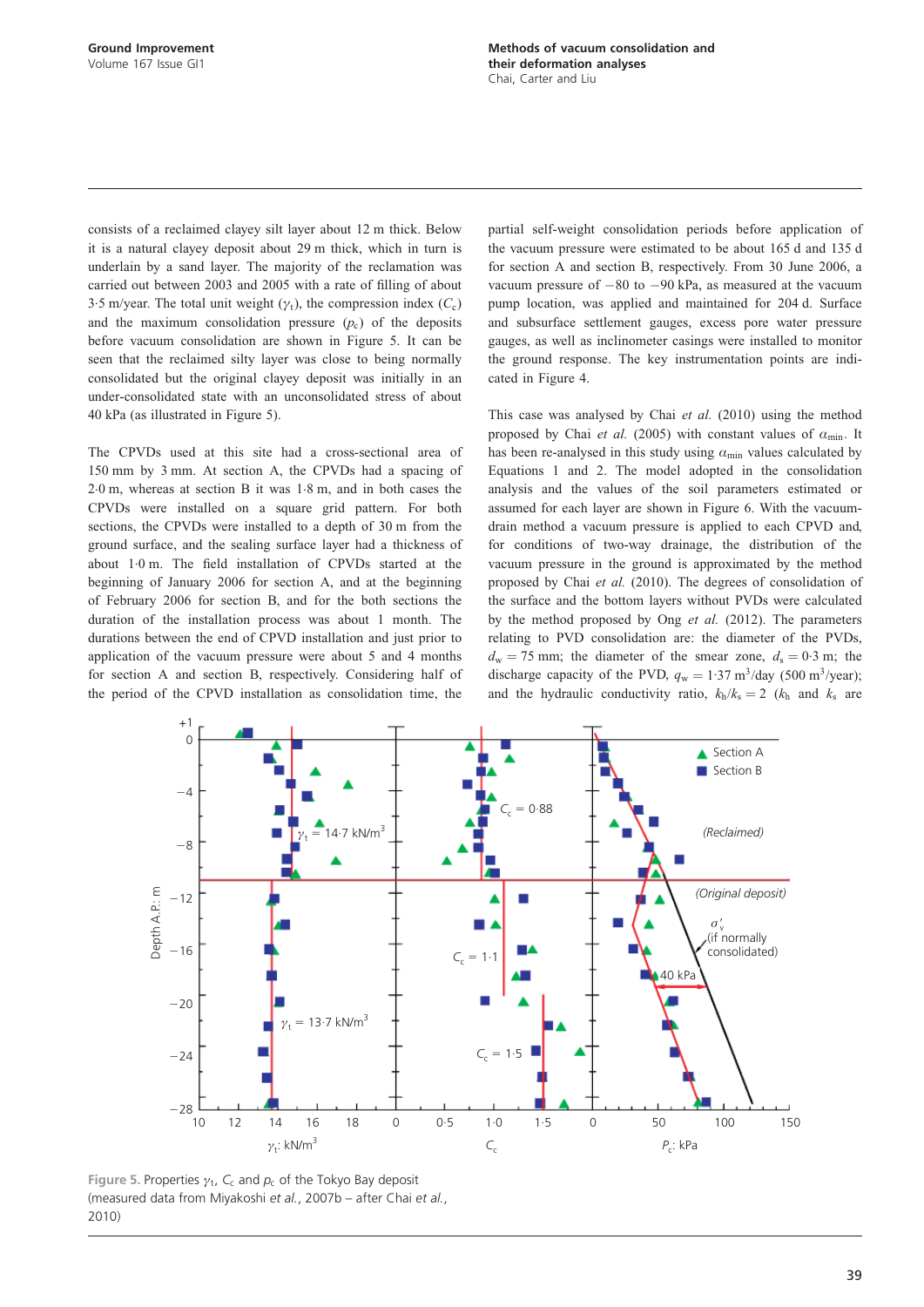<span id="page-7-0"></span>

Figure 6. Consolidation analysis model (after Chai et al.[, 2010](#page-13-0))

horizontal hydraulic conductivities of the natural soil and the smear zone, respectively).

The consolidation of the soil layer can be divided into two periods, namely, period 1 – after CPVD installation but before vacuum pressure application; and period-2 – during vacuum consolidation. The analyses were also divided accordingly into these two parts.

#### 4.2 Settlement and lateral displacement

Based on the field-measured data [\(Miyakoshi](#page-13-0) et al., 2007a, [2007b](#page-13-0)), it was assumed that the final vacuum pressure at the location of the caps of the CPVDs  $(p_{v-t})$ , that is 1.0 m below the ground surface, was  $-70$  kPa. The value of vacuum pressure at the bottom end of the CPVDs  $(p_{v-h})$  was calculated to be about -69.3 kPa for both sections (Chai et al.[, 2010](#page-13-0)). One-dimensional consolidation theory ([Terzaghi, 1943](#page-13-0)) was used to consider the effect of vertical drainage of the natural deposit and Hansbo's (1981) solution [\(Hansbo, 1981](#page-13-0)) was adopted for the effect of radial drainage. With the degree of consolidation and therefore the increment of effective stress ( $\Delta \sigma'_{v}$ ) known, the compression of each soil layer can be easily computed using the appropriate linear  $e - \log \sigma_{v}$  relationship, where e is the void ratio, and  $\sigma_{v}$  is the vertical effective stress.

Although there was lateral displacement observed after CPVD installation and before vacuum pressure application, it was assumed that the consolidation induced by self-weight was onedimensional and so only the settlement was calculated for this phase. However, both the settlement and the lateral displacement

induced by vacuum consolidation were calculated. With the method proposed by Chai et al. [\(2005\)](#page-12-0), the deformation calculations depend on whether triaxial or plane strain deformation patterns are assumed in the ground. For these specific cases, in the analysis it was assumed that the deformations are the average values obtained after making both the triaxial and plane strain assumptions. The additional parameters adopted for the purpose of calculating the depth of possible tension cracks near the ground surface are: the effective stress friction angle,  $\phi' = 30^{\circ}$ , cohesion,  $c' = 5$  kPa. The half width of the improved area was assumed to be  $B = 30$  m for section A and 30.6 m for section B, respectively. Value of  $\alpha_{\min}$  was calculated from [Equations 1](#page-5-0) and [2](#page-5-0). The remaining model parameter is  $\beta$ , which is a parameter required to determine the earth pressure coefficient  $(K_{a0})$  for the zone subjected to vacuum consolidation (Chai et al.[, 2005](#page-12-0)). When  $\beta = 1.0$ ,  $K_{a0} = K_a$ ; and when  $\beta = 2/3$ ,  $K_{a0} = 2K_a/3 + K_0/3$ , where  $K_a$  is the active earth pressure coefficient and  $K_0$  is the at-rest earth pressure coefficient. In this study,  $\beta = 1.0$  was adopted.

The calculated settlements are compared with measured values in [Figures 7\(a\) and \(b\)](#page-8-0) for section A and section B respectively. In these figures, 'calculated-1' is from the methods proposed by Chai et al. [\(2005](#page-12-0), [2010](#page-13-0)), and 'calculated-2' is from the modified method; that is, using values of  $\alpha_{\min}$  from [Equations 1](#page-5-0) and [2](#page-5-0). It can be seen that calculated-2 is closer to the measured values.

Comparison of the lateral displacement profiles at the edge of the improved area is depicted in [Figures 8\(a\) and \(b\)](#page-9-0) for section A and section B, respectively. Although there are still discrepancies between the measured and calculated-2 profiles, it can be said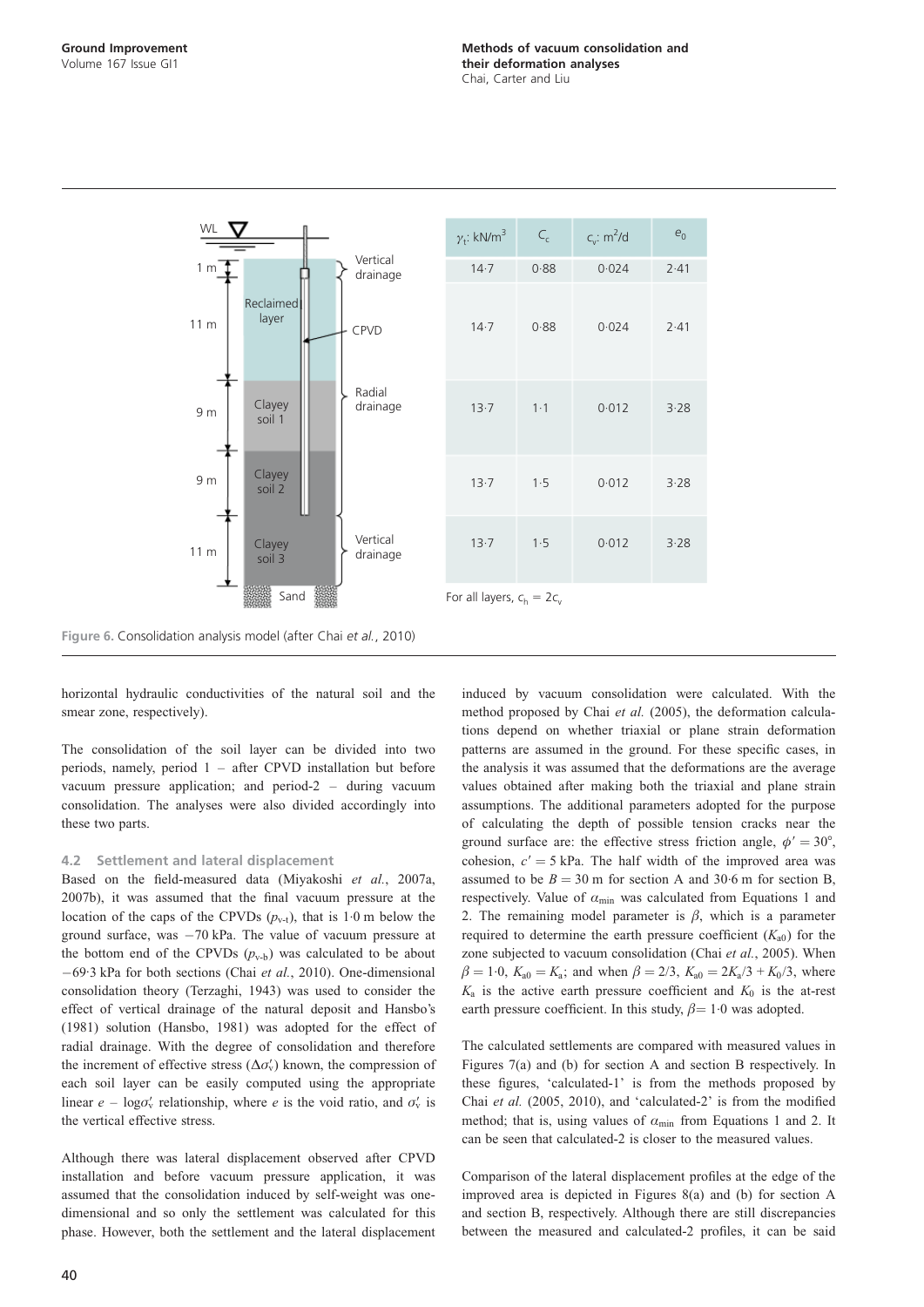<span id="page-8-0"></span>![](_page_8_Figure_2.jpeg)

Figure 7. Settlement plotted against elapsed time (measured data from [Miyakoshi](#page-13-0) et al., 2007a): (a) section A, (b) section B

that calculated-2 is at least fair to good when compared with the measured data, and calculated-2 is closer to the measured data than calculated-1 (Chai et al.[, 2010\)](#page-13-0).

The results presented in Figures 7 and [8](#page-9-0) indicate that the methods proposed by Chai [et al.](#page-12-0) (2005, [2010\)](#page-13-0) with the modification proposed in this study for calculating the settlement–time curves and the final lateral displacement profiles, are useful design tools for vacuum consolidation projects.

#### 5. Vacuum combined with embankment preloading at Mukasa, Fukui Prefecture

#### 5.1 Soil profile

Along the Maizuru–Wakasa expressway in the Mukasa area, Fukui Prefecture, Japan, there is a thick soft soil deposit consisting mainly of peat layers, which have natural water contents of about 100 to 250%. In order to achieve the target elevation of the expressway, embankments at least 10 m high (and usually considerably thicker to compensate for embankment settlement) had to be built on this deposit. Considering both the construction cost as well as the construction time limits, a method of combining vacuum consolidation with embankment construction was adopted for this project ([Yamada](#page-13-0) et al., 2010).

The soil profile and the cross-section of the embankment are shown in [Figure 9.](#page-9-0) The soft layers above the gravel or bed rock are about 39 m thick under the centre of the embankment.

#### 5.2 Construction history

First, PVDs with a length of about 34 m arranged in a square pattern at a spacing of 1. 2 m were installed in the ground. The overall width of the improved area was about 68 m. Subsequently, it was considered that under the specified construction schedule, there might be a stability problem of the embankment with the adoption of only PVD improvement, and so it was decided to use vacuum consolidation to assist by increasing the preloading stress and enhancing the stability of the embankment. This required the installation of additional PVDs between those already installed. These additional PVDs were installed to 20 m depth with a spacing of 1.2 m, also on a square pattern, and horizontal drains were placed on the tops of the newly installed PVDs for conducting vacuum consolidation. The air-tight sheet method was adopted for this project. Surface and subsurface settlement plates, pore pressure gauges, casing for measuring lateral displacement and surface deformation markers were installed, as shown in [Figure 9](#page-9-0).

Vacuum pressure was applied prior to the embankment construction, and during the whole consolidation period. The vacuum pressure measured under the air-tight sheet was consistently about  $-80$  to  $-90$  kPa. After about 25 days of applying the vacuum pressure, embankment construction commenced with an average filling rate of about 0.08 m/d to a final fill thickness of about 24 m. The embankment construction history is shown in [Figure](#page-10-0) [10.](#page-10-0) About 2.5 months after the completion of the embankment construction, the vacuum pumping was stopped ([Yamada](#page-13-0) et al., [2010\)](#page-13-0). At this site the observed surface settlement was 10. 6 m, and the air–water separation system [\(Imai, 2005\)](#page-13-0) was adopted.

#### 5.3 Calculated settlement–time curves and comparison with measurements

#### 5.3.1 Soil properties

Based on the information given by [Hirata](#page-13-0) et al. (2010), the measured or estimated soil properties required for the calculation of consolidation settlements are summarised in [Table 1.](#page-10-0) In this table, the values listed for  $e_0$  and  $C_c$  are measured values. Values of  $\gamma_t$  were calculated using the appropriate value of  $e_0$  and assuming that the soil was saturated and the densities of the soil particles (specific gravity multiplied by the unit weight of water) were  $26.0 \text{ kN/m}^3$  for the clayey soils and  $24.5 \text{ kN/m}^3$  for the peat soils. [Hirata](#page-13-0) et al. (2010) reported that the hydraulic conductivity (k) of the clayey soils was about  $6 \times 10^{-9}$  m/s and about  $10^{-8}$  m/s for the peat soils. Referring to these values of  $k$  and the reported values of  $C_c$  for the soil layers, and assuming that the coefficient of consolidation in the horizontal direction  $(c<sub>h</sub>)$  is twice that in the vertical direction  $(c_v)$ , values of  $c_h$  and  $c_v$  were back-estimated at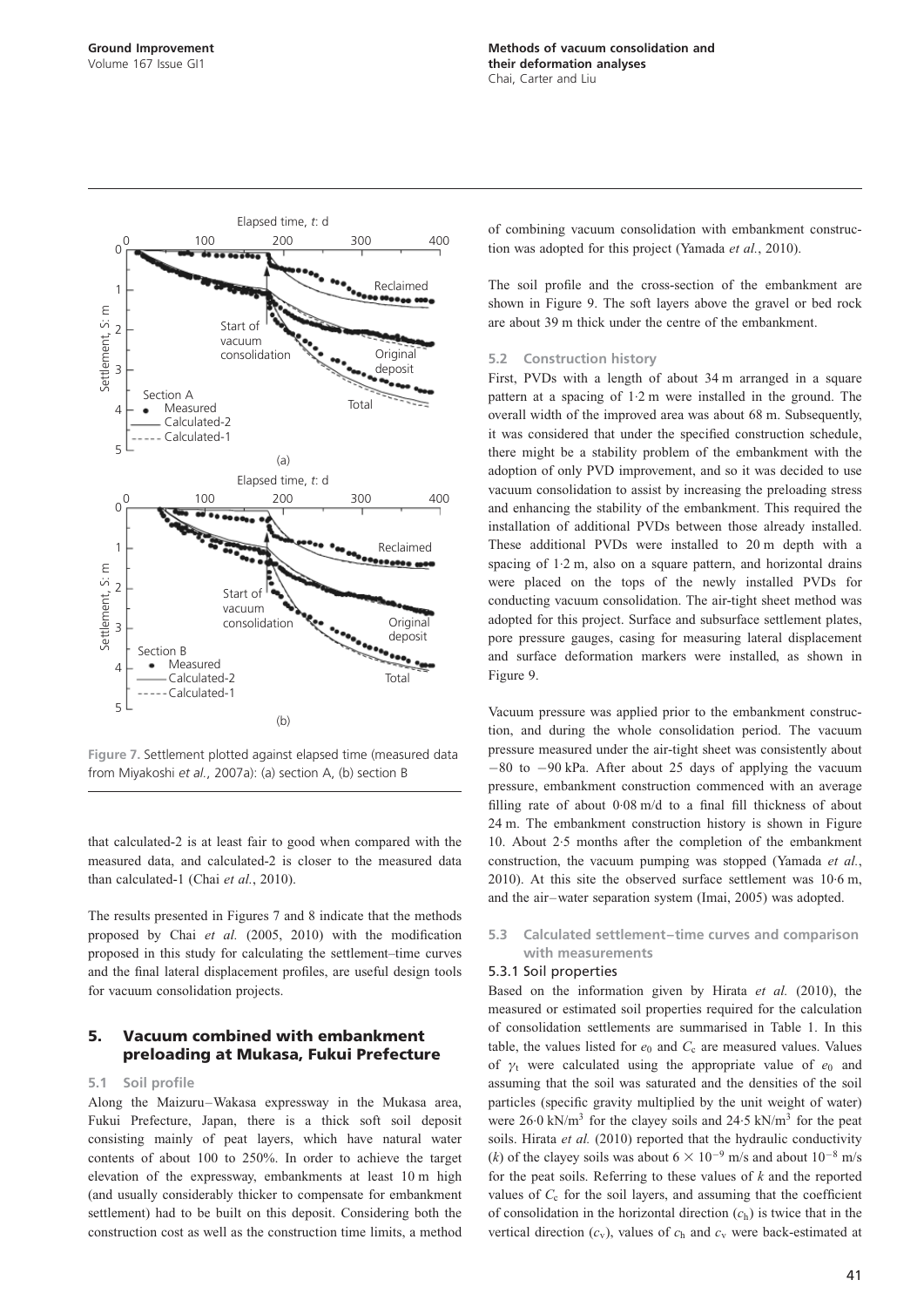<span id="page-9-0"></span>![](_page_9_Figure_2.jpeg)

Figure 8. Comparison of lateral displacement (measured data from [Miyakoshi](#page-13-0) et al., 2007a): (a) section A, (b) section B

![](_page_9_Figure_4.jpeg)

Figure 9. Soil profile and the cross-section of the embankment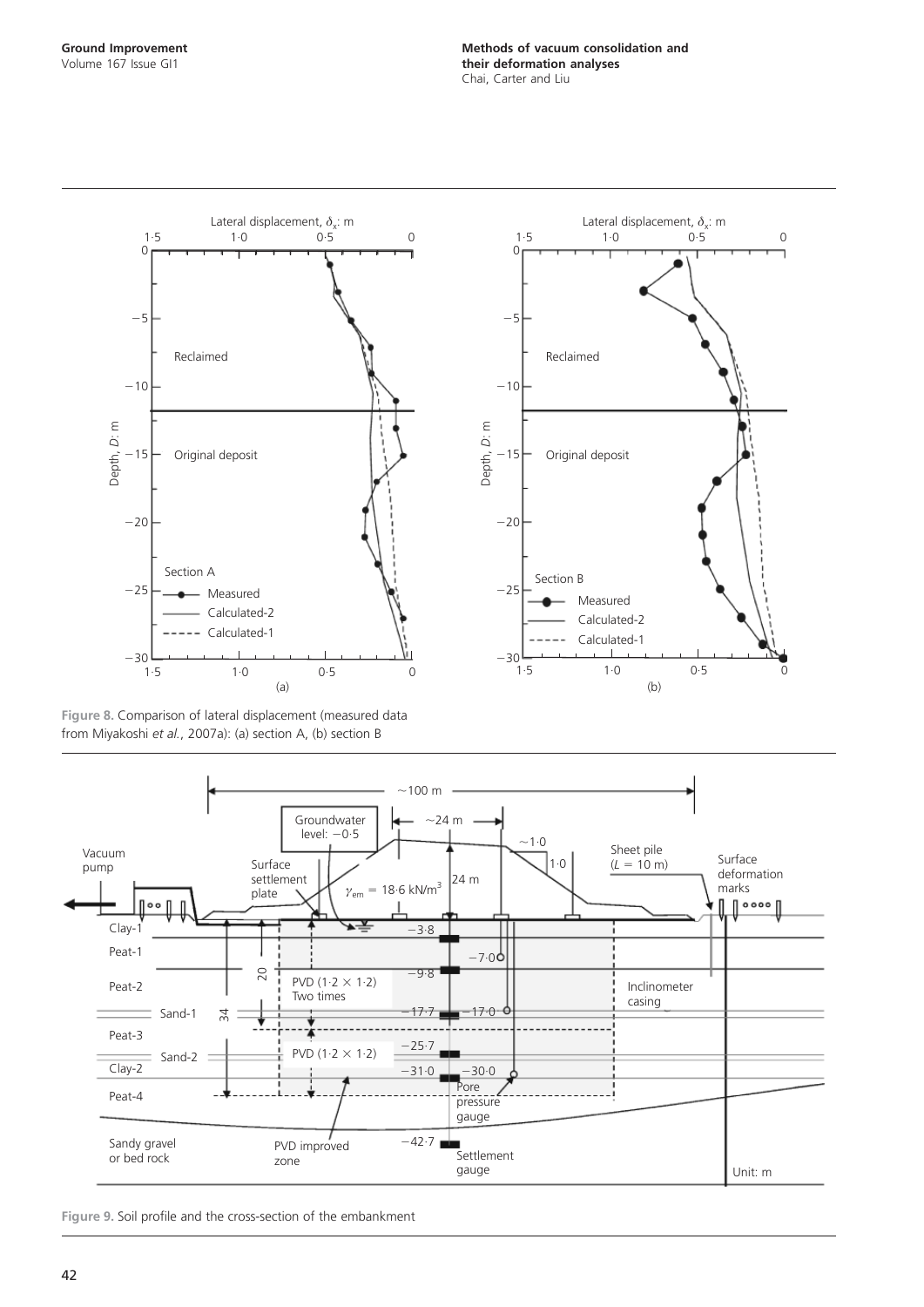<span id="page-10-0"></span>![](_page_10_Figure_2.jpeg)

Figure 10. Embankment construction history

the stress state corresponding to the initial yielding condition (i.e. the maximum consolidation pressure). The listed over consolidation ratio (OCR) values were also back-estimated using the measured final compression of each soil layer, as well as referring to the values reported by [Hirata](#page-13-0) et al.  $(2010)$ . The undrained shear strength  $(s<sub>u</sub>)$  was measured by an unconfined compression test using undisturbed soil samples.

The additional parameters required to estimate the consolidation of soils into which PVDs have been installed are listed in Table 2. Values of  $D<sub>e</sub>$  were calculated from the PVD spacing and other parameters were assumed based on the recommendation of [Chai](#page-12-0) [and Miura \(1999\)](#page-12-0).

#### 5.3.2 Analysis

The consolidation settlements were calculated assuming onedimensional (1D) deformation conditions under the embankment centreline. The unit weight of the embankment fill was assumed to be  $18.6 \text{ kN/m}^3$  (Hirata *et al.*[, 2010](#page-13-0)) and it was also assumed that the groundwater was located 0. 5 m below the original ground surface. Although vacuum pressure was applied under the base of the embankment, given that the settlement was more than 10 m, the buoyancy effect on the embankment fill (above the air-tight

| Parameters                                           | Unit              | depth | $0 - 20$ m $20 - 34$ m<br>depth |  |  |  |  |  |
|------------------------------------------------------|-------------------|-------|---------------------------------|--|--|--|--|--|
| Diameter of unit cell, $D_{\rm e}$                   | m                 | 0.96  | 1.36                            |  |  |  |  |  |
| Equivalent PVD diameter, $d_w$                       | m                 | 0.05  | 0.05                            |  |  |  |  |  |
| Diameter of smear zone, $d_s$                        | m                 | 0.30  | 0.30                            |  |  |  |  |  |
| Hydraulic conductivity ratio, $k_h/k_s$              |                   | 5     | 5                               |  |  |  |  |  |
| Discharge capacity of PVD, $q_w$                     | m <sup>3</sup> /d | 0.274 | 0.274                           |  |  |  |  |  |
| Table 2. Additional parameters for PVD consolidation |                   |       |                                 |  |  |  |  |  |

sheet) could not be avoided. Assuming that about 10 m of the fill material was submerged, the maximum embankment load was estimated to be 348 kPa. The variation of the embankmentinduced loading with depth was approximated by Osterberg's method [\(Osterberg, 1957\)](#page-13-0), as illustrated in Figure 11. As for the vacuum pressure, the measured excess pore water pressures at 7.0 and 17. 0 m depths from the ground surface are depicted in [Figure](#page-11-0) [12](#page-11-0) [\(Kosaka](#page-13-0) et al., 2011). As the total embankment settlement was over 10. 0 m, the values of excess pore water pressure shown in [Figure 12](#page-11-0) were evaluated by carefully considering the effect of

![](_page_10_Figure_10.jpeg)

Figure 11. Estimated vacuum pressure and embankment load in the ground

| Soil layer | Thickness: m                            | Unit weight:<br>$\gamma_1$ : kN/m <sup>3</sup> | Void ratio $e_0$ | Compression<br>index: $C_c$ | <b>OCR</b> | $ch$ : m <sup>2</sup> /day | $c_v$ : m <sup>2</sup> /day | $s_{\rm u}$ : kPa |
|------------|-----------------------------------------|------------------------------------------------|------------------|-----------------------------|------------|----------------------------|-----------------------------|-------------------|
| $Clay-1$   | 3.8                                     | 13.8                                           | 3·0              | 1.41                        | 2.0        | 0.018                      | 0.009                       | 10                |
| Peat-1     | 6·0                                     | $14 - 1$                                       | 2.38             | 1.40                        | 1.35       | 0.048                      | 0.024                       | 30                |
| Peat-2     | 7.2                                     | 13.4                                           | 3·0              | 1.78                        | 1.35       | 0.076                      | 0.038                       | $19 - 52$         |
| Sand-1     | 0.7                                     | 16.3                                           | 1.5              |                             |            |                            |                             |                   |
| Peat-3     | 8.0                                     | 14.1                                           | 2.38             | 2.1                         | 1.35       | 0.084                      | 0.042                       | $29 - 40$         |
| Sand-2     | 0.5                                     | 16.3                                           | 1.5              |                             |            |                            |                             |                   |
| $Clay-2$   | 4.8                                     | 16.3                                           | 1.5              | 0.33                        | 1.35       | 0.200                      | 0.100                       | 50                |
| Peat-4     | 8·0                                     | 11.9                                           | 5.85             | 4.54                        | 2.0        | 0.180                      | 0.090                       | 82                |
|            | Table 1. Soil properties at Mukasa site |                                                |                  |                             |            |                            |                             |                   |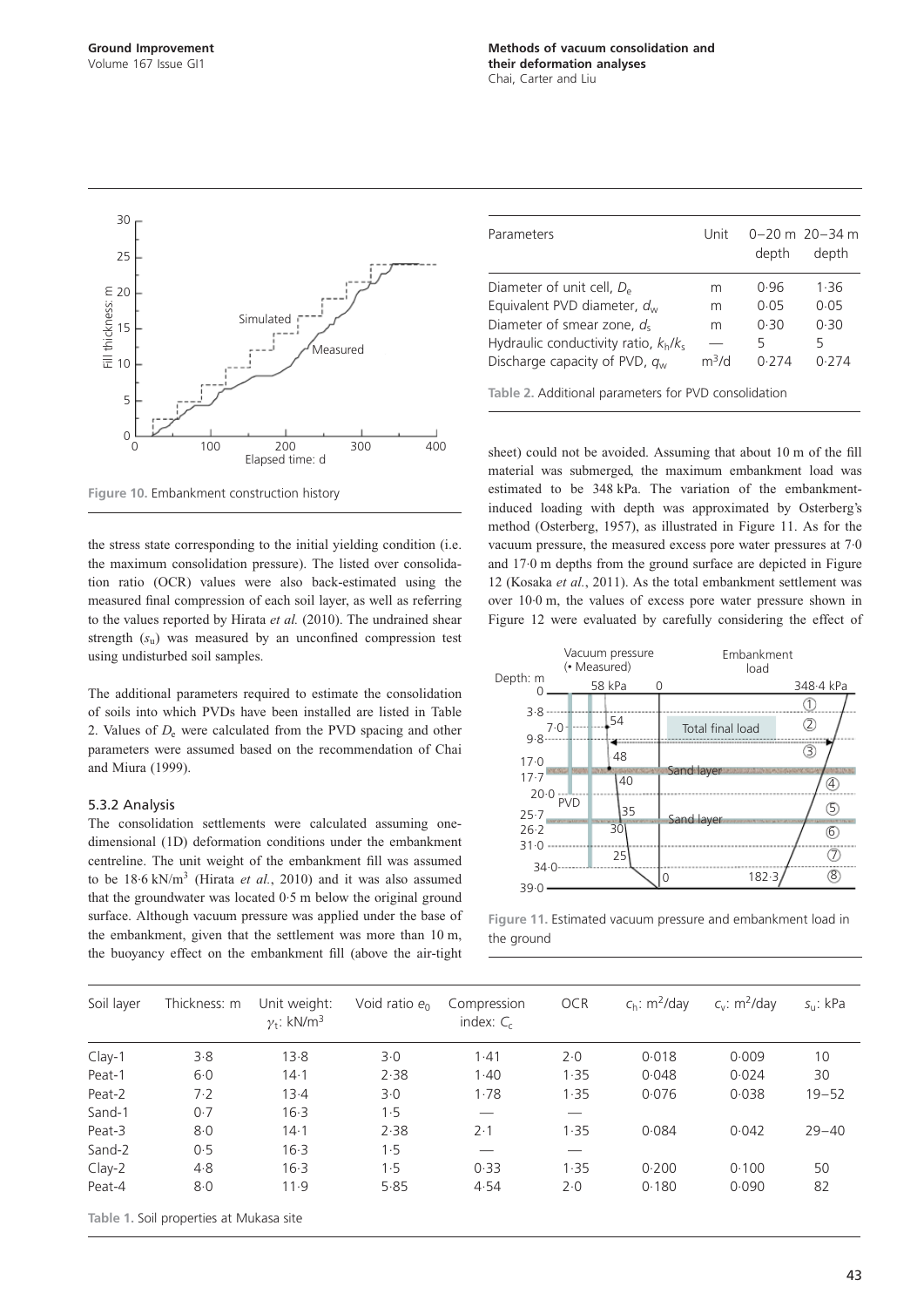<span id="page-11-0"></span>![](_page_11_Figure_2.jpeg)

Figure 12. Measured excess pore pressure variations (date from [Kosaka](#page-13-0) et al., 2011)

changes in the static water pressure induced by the large settlements. It can be seen that the vacuum pressure at the point which was originally at 17.0 m depth was higher than that at the point originally at 7. 0 m depth, during most of the construction and consolidation period. The pore pressure gauge at 17. 0 m depth was located at the interface between the peat-2 and sand-1 layers ([Figure 9](#page-9-0)), and it is considered that the vacuum pressure might have propagated to the gauge through the sand-1 layer, which had a higher hydraulic conductivity. However, it may be seen that just before vacuum pumping ceased, the vacuum pressure at the 7. 0 m point was higher than at the 17.0 m point. Referring to the measured data at the time of stopping the vacuum pump, the estimated vacuum pressure distribution is as indicated in [Figure 11.](#page-10-0) It is noted that during the whole process, a relatively higher vacuum pressure was maintained at the 17.0 m point, which implies that the sand layer was not a free drainage layer. Based on this consideration, only a small jump in the vacuum pressure was assumed below each sand layer in [Figure 11.](#page-10-0)

In the consolidation analysis for layer  $\Phi$  [\(Figure 11](#page-10-0)), both vertical and radial drainage effects were considered. For layer ® only vertical drainage was considered using the method proposed by Ong et al. [\(2012](#page-13-0)), and for layers  $\circledast$  to  $\circledast$  only radial drainage was considered.

Terzaghi's 1D consolidation theory and Hansbo's solution ([Hansbo, 1981](#page-13-0)) for PVD-induced consolidation are all for instantaneous loading. To consider the time-dependent embankment construction process, the following approximate method was adopted. The embankment construction was treated as stepwise loading in 10 equal steps (considering the effect of buoyancy, the vertical stress applied in each step was 38.4 kPa). The degree of consolidation and the compression for each loading step were calculated in the following manner.

(i) Suppose at time  $t_i$ , the total applied load is  $p_i$ , and the degree of consolidation with respect to  $p_i$  is  $U_i$ . A load increment  $\Delta p_i$  is applied at the time,  $t_i$ , instantaneously, so that the degree of consolidation  $(U_i)$  with respect to  $p_i = p_i + \Delta p_i$  at time  $t_i$  is

$$
U_j = \frac{U_i p_i}{p_j}
$$

- (ii) With  $U_i$  known, an imaginary time  $t_{i0}$  (or the time factor  $T_{i0}$ ) can be obtained from the corresponding consolidation theory.
- (iii) At load  $p_i$ , time  $t_i + \Delta t$ , the degree of consolidation is calculated using a time of  $t_{i0} + \Delta t$ .

Although the two sandy layers are not free drainage layers, it was assumed that their degree of consolidation is always 100%, and the compression of these layers was computed using linear elasticity theory with a Young's modulus  $(E)$  of 7000 kPa and Poisson's ratio  $(v)$  of 0.3.

#### 5.3.3 Comparison of calculated and the measured settlement curves

The calculated and measured settlement–time curves are compared in Figure 13. It can be seen that generally the simple calculation resulted in a reasonable simulation of the measured results. At least one point is deserving of further explanation. The settlement of the ground surface was monitored before the sand mat was constructed, and at the time that the vacuum pressure was applied, the settlement of the ground surface was already about  $1.0 \text{ m}$  [\(Yamada](#page-13-0) et al., 2010). However, the subsurface settlements were only monitored from the time the vacuum pressure was applied. Therefore, the calculated subsurface settlements are larger than the corresponding measured values. As the construction history of the sand mat was not reported, in the

![](_page_11_Figure_14.jpeg)

Figure 13. Comparison of settlement curves at Mukasa site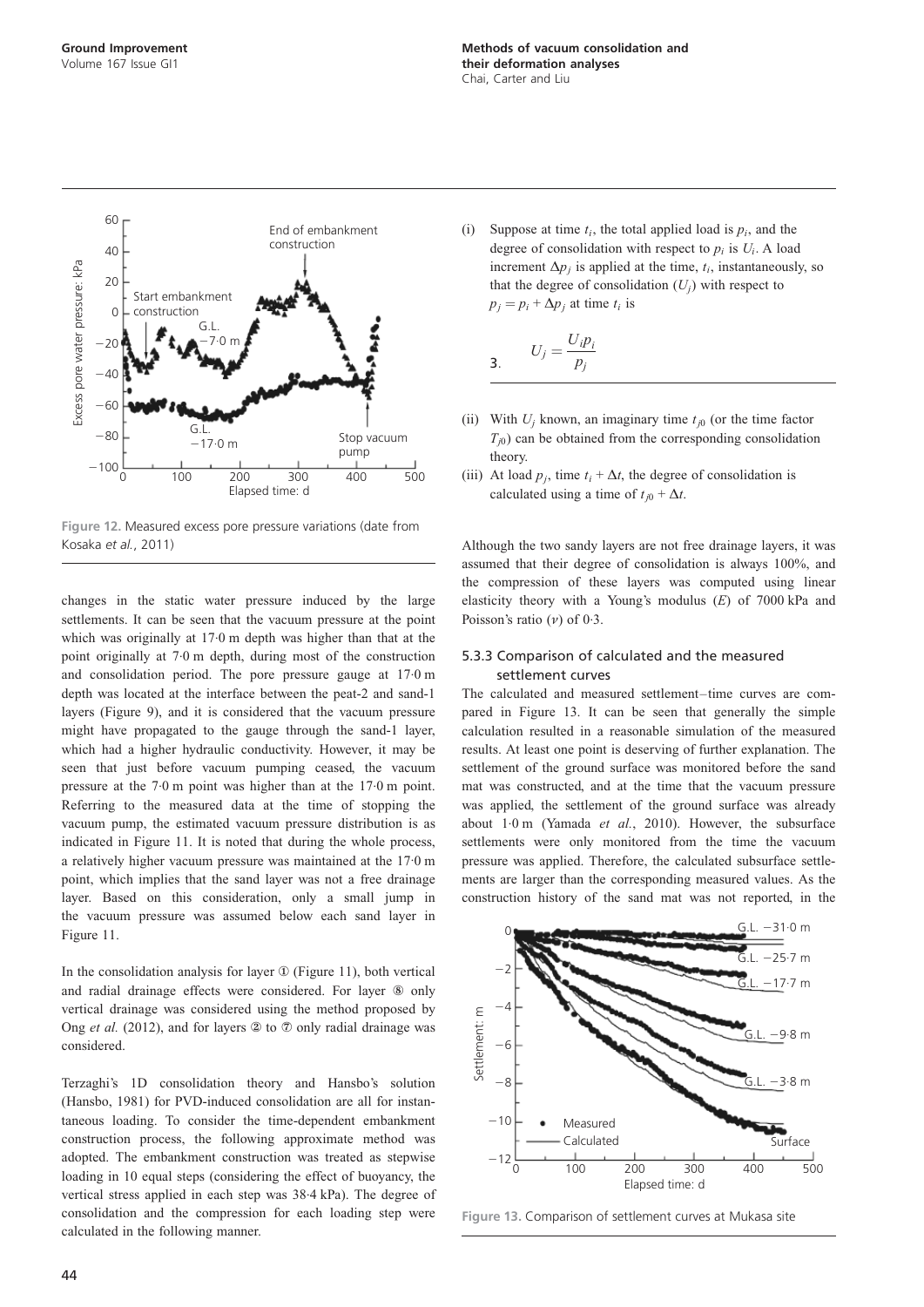<span id="page-12-0"></span>analysis it was assumed that the sand mat should be included in the 24 m thick embankment fill.

#### 5.3.4 Measured lateral displacement

The measured lateral displacement profiles are shown in Figure 14 (data from [Minoru](#page-13-0) et al., 2010) for the sake of the completion of the information. Prior to the embankment construction, the inward lateral displacements were measured in the deposit with a maximum value of about 0. 2 m occurring at the ground surface. In contrast, at the end of the embankment construction, the measured lateral displacements were outward with a maximum value of about 1.0 m occurring about 10 m below the ground surface. For a preloading project using a combination of vacuum pressure and embankment loading there is no well-established method for predicting the lateral displacement profile. Chai [et al.](#page-13-0) [\(2013\)](#page-13-0) proposed a semi-empirical method for predicting the possible range of maximum net lateral displacement ( $\delta_{nm}$ ), where  $\delta_{nm}$  is defined as the maximum value of the net outward lateral displacement reduced by the maximum value of the net inward lateral displacement. The predicted range of  $\delta_{nm}$  corresponding to the end of embankment construction is included in Figure 14 also. It can be seen that the measured value is larger than the upper bound of the range. The maximum lateral displacement was observed at the elevation of the end of the sheet pile [\(Figure](#page-9-0) [9](#page-9-0)). It is therefore uncertain whether the bending movement of the sheet pile might have affected the observed maximum lateral displacement of the soil in this case. Also there is one layer of very soft peat at the ground surface, and the prediction method may not be suitable for this kind of situation (Chai et al.[, 2013](#page-13-0)), and further study of this aspect is needed.

#### 6. Concluding remarks

There are two methods for conducting vacuum consolidation in the field, namely the air-tight sheet method and the vacuum-drain method. These two methods have their different advantages and disadvantages. For example, when consolidating a clayey deposit

![](_page_12_Figure_7.jpeg)

Figure 14. Measured lateral displacement profiles (date from [Minoru](#page-13-0) et al., 2010)

by applying a vacuum pressure under water, the vacuum-drain method has an advantage; whereas for the case of consolidating a soil layer at the ground surface using vacuum pressure, the airtight sheet method should usually be used.

There are sometimes soft deposits with a middle sand layer sandwiched in soft clay layers. In order to conduct vacuum consolidation for such a deposit while also preventing the vacuum leakage through the sand layer, a sealing sheet should be placed over the filter of those sections of PVDs passing through the sandy layer. In the case of the combination of an embankment load and a vacuum pressure, sometimes larger settlement can occur, and to prevent the vacuum pressure reduction due to relative settlement between the location of a vacuum pump and the improved area and to increase the efficiency of the pumping system, an air–water separation system may be used, in which a small pump for pumping out water is located in the improvement area, and a pump for pumping out air is located on the original ground surface.

Two typical field case histories in Japan have been described and deformation analyses have been conducted. One case history described a vacuum consolidation project conducted using the vacuum-drain method for a deposit under sea water, and the other was a preloading project with a combination of vacuum pressure and embankment loading employing the air-tight sheet method. It has been shown that under vacuum pressure, the ground deformation can be calculated quite well by the method proposed by Chai et al. (2005) plus the modification made in this study for an under-consolidated deposit. In cases involving a combination of vacuum pressure and embankment loading, the settlements under the embankment centreline can be reasonably calculated assuming 1D deformation conditions. However, for lateral displacement of the ground, especially when a very soft layer (such as a peat layer) exists at the ground surface, further research is needed to establish a reliable prediction method.

#### Acknowledgement

Partial support for this work was provided by the Australian Research Council, and Grants for Scientific Researches, Kajiam Foundation, Japan.

#### **REFERENCES**

- Bergado DT, Chai JC, Miura N and Balasubramaniam AS (1998) PVD improvement of soft Bangkok clay with combined vacuum and reduced sand embankment preloading. Geotechnical Engineering, Southeast Asian Geotechnical Society 29(1): 95–121.
- Chai JC and Carter JP (2011) Deformation Analysis in Soft Ground Improvement. Springer, Dordrecht, the Netherlands. See<http://dx.doi.org/10.1007/978-94-007-1721-3>.
- Chai JC and Miura N (1999) Investigation on some factors affecting vertical drain behavior. Journal of Geotechnical and Geoenvironmental Engineering, ASCE 125(3): 216–226. Chai JC, Carter JP and Hayahsi S (2005) Ground deformation
	-